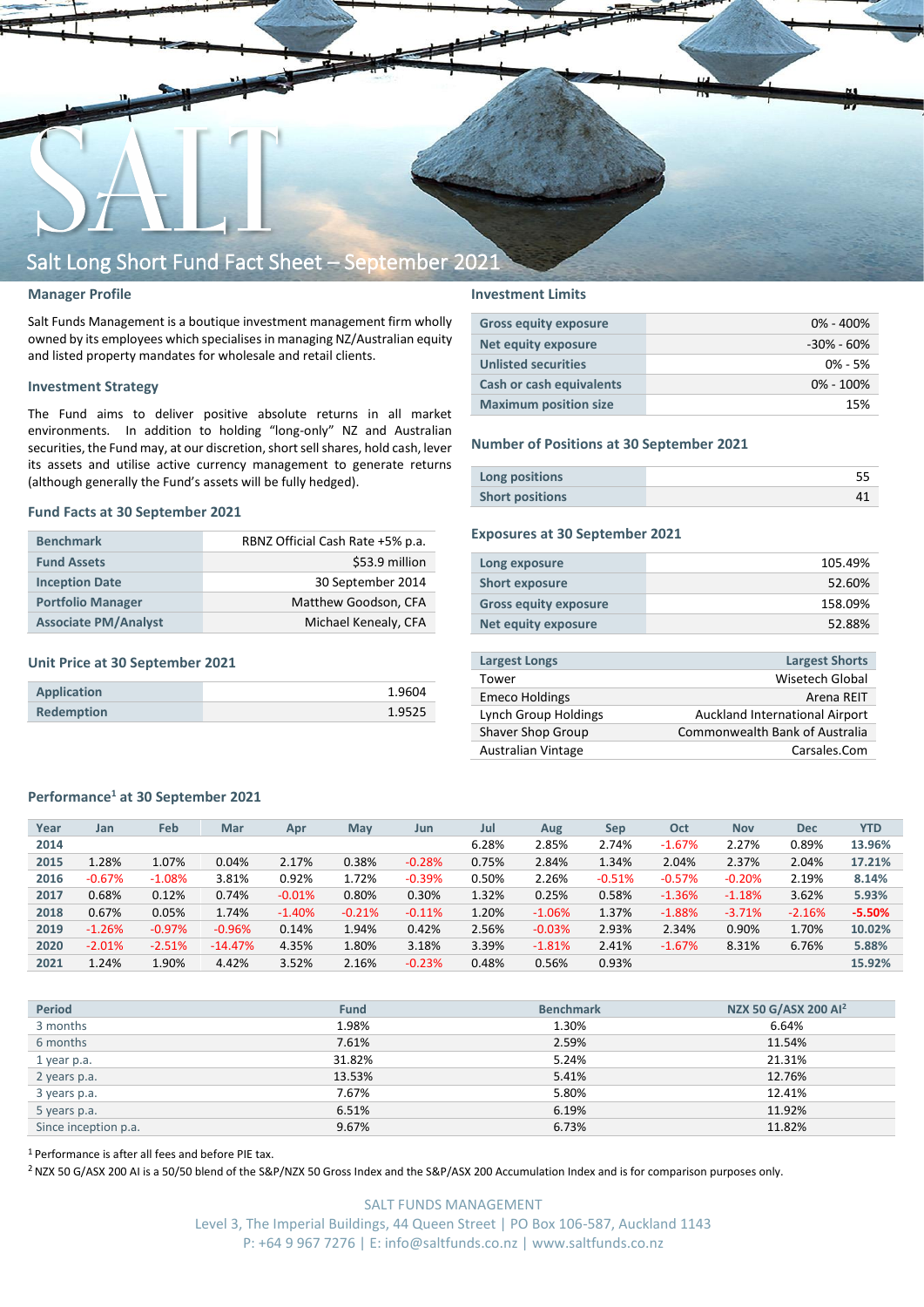# SALT

## Salt Long Short Fund Fact Sheet September 2021 Page 2 of 5

## **Country Allocation at 30 September 2021 (Gross Equity Exposure) September 2021 Individual Stock Contribution**





## **Fund Commentary**

Dear Fellow Investor,

Against a backdrop of volatile and generally weak long-only equity markets, the Fund delivered a solid performance in the month of September, with a return after all fees and taxes of +0.93%. While it would be an exaggeration to say that we sailed serenely through the increasingly turbulent equity market waters, the Fund was certainly far less volatile than the market and entirely uncorrelated to its movements. That is why this Fund exists.

The month saw a furious rally on the last trading day which saw the NZ index end +0.43%, while its Australian cousin still ended down -1.85%. These moves came in defiance of rising bond yields, with NZ 10-years moving from 1.72% to 1.97%. Australia and NZ far outperformed the MSCI World Index which fell -4.2%.

The Fund's net length rose slightly from 49.6% to 52.9%, while our gross remained relatively unchanged at a higher than normal 158%. Volatile markets generate more opportunities from both sides of the ledger.

Despite our net length, the Fund generally did well on negative days, which speaks to the style of our longs versus our shorts. There were eight negative days for the 50/50 index of Australia and NZ equities during the month. We were actually up on seven of those eight days and returned an average +0.07% versus the market's -0.69%.

Remember that being uncorrelated does not in any sense guarantee that we will be up when the market is down, but on average, this Fund does tend to do slightly better on down days than up days – even when we are running 50% net length.

Several linked themes are currently driving our thinking. We see risks regarding extended valuations in some segments of the equity market accompanied by rampant inflows. This is against a backdrop of remarkably loose monetary policy. However, these policy settings are on the cusp of changing in some countries, including NZ. This change is occurring because evidence is mounting that inflation is picking up, and that while it has some transitory elements, there are components of a more lasting negative supply-side shock to it as well.

Finally, and tangentially to this, markets were rocked during the month by the travails of the mega Chinese property developer, Evergrande and fears that this might herald China's "Lehman moment". We doubt that but do see some significant investment implications.

Many global equity markets continue to be driven by a torrent of "there is no alternative" inflows. BAML data early in the month showed that their private client allocation to equities was a new record high of 65.2% versus a long-term average of 56%. Sensibly, bonds were at 18% versus a 27% average and cash was slightly below normal.

Similarly, JP Morgan positioning data from early in the month shows that all-strategy US hedge fund gross positioning of 250% was at its 92nd percentile in recent years, while net length of 75% was at its 100th percentile. Our Fund's 158% gross and 50% net length feels rather timid against this backdrop. It is also interesting that both retail investors and "smart money" hedge funds are record long.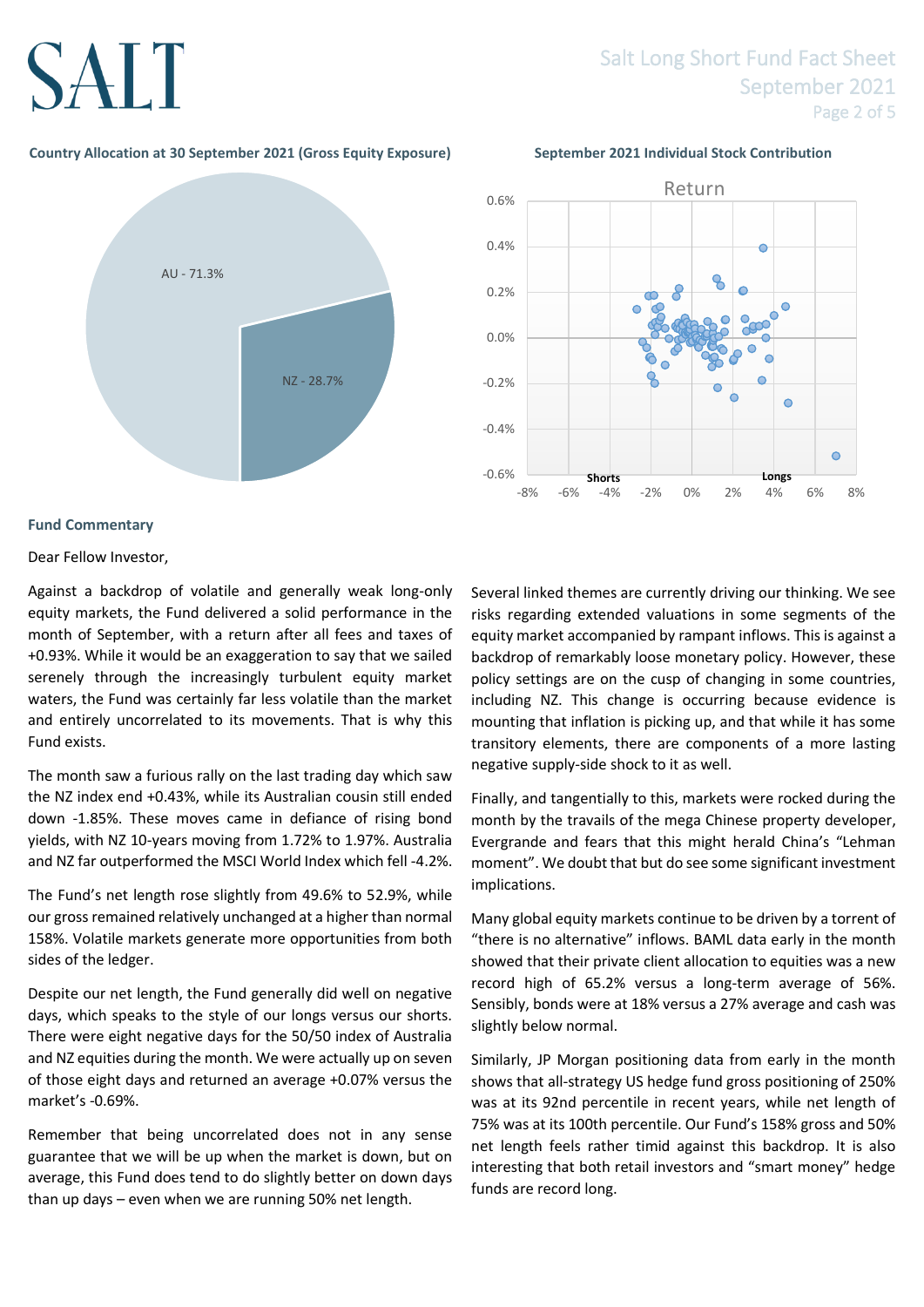# **SALT**

## Salt Long Short Fund Fact Sheet September 2021 Page 3 of 5

Goldman Sachs data shows that in the 46 weeks since the Covid meltdown, global equity inflows have been \$972bn. The chart below puts that number into its somewhat startling context. Combined with a continued move from active towards passive investing, it also explains why there has been a relentless bid for equities towards the end of most days.



Source: Goldman Sachs Investment Research Division, Cormac Conne

NZ has been subject to similar forces although we lack the hard data to pinpoint exactly the degree of equity inflows. Our market has continued to be strong even in the face of rising bond yields, with the chart below showing that it has left valuations very extended indeed. One can see the clear relationship between 10 year bond yields and the one year forward core PE ratio. Fair value at a 2.0% yield is some way below the current forward PE of more than 34.0x. We are a little wary that "fair value" is very sensitive to small changes in the risk-free rate (and the market risk premium) at such low bond yields but the picture is clear.



The chart also shows that over the last 20 years, the market tends to get "stuck" in certain paradigms where it is cheap or expensive. For example, as hard as it may be to believe, we were uber-bullish in 2011-12, when bond yields were 3-4% and the forward PE was in a 13-15x range. We were stuck there until Draghi's famous "whatever it takes" policy commitment and that eventually saw us transition to the current paradigm of "QE infinity". We think that evidence for a movement out of this current paradigm is building.

This bring us to our second and third themes, inflationary pressures are rising and they will force central banks to tighten monetary policy. This in turn may put a brake on the relentless inflows to equities, particularly those exposed to higher bond yields. We reiterate our view of looking to be long cyclicals and special situation stocks, while being short GAAP (growth at any price), TINA (there is no alternative) and Quality. The one proviso is whether we end up in an inflationary or stagflationary scenario, which will obviously impact the Cyclicals versus Quality decision.

Inflation pressures are evident everywhere. The US core PCE for August was 3.6% annualised, while the headline was +4.3%. Transitory used car inflation is becoming less of the story and stickier generalised pressures are becoming more of it. Surging rental inflation is still to come. Non-farm payrolls for August were weak but average hourly earnings were +4.3% in the year versus +3.9% expected. The New York Fed inflation expectations survey showed that they rose to new multi-decade highs of +5.2% in the short term and 4.0% in the medium term. In NZ, the latest ANZ Business Outlook Survey showed a near record net 58.1% of firms expect to lift prices over the next year.

While shipping costs have stopped rising, they are hovering at a plateau which may be in place for some time until capacity is expanded. Worse, the Economist magazine estimates that 60% of total goods are subject to contracted shipping rates and are yet to see any major increase. Offshoring and optimisation of supply chains has been thrown into a spaghetti jumble, partly due to Covid and partly due to increasing costs from China and a less certain political backdrop. Further fuel is being added by a boom in soft and hard commodity prices (we are long Oil Search and Graincorp).

Even the renowned equity market perma-bull, Jeremy Siegel is quoted on CNBC.com as this piece is being written saying, "inflation in general is going to be a much bigger problem than the Fed believes…. there's going to be pressure on the Fed to accelerate its taper process…. there will be a challenge for long duration stocks…. the tilt will be towards value stocks."

Nouriel Roubini wrote a piece late-month in Project Syndicate which really resonated entitled "Goldilocks Is Dying". He argued that the economic recovery in the first half of 2021 has given way to a surge in inflation due to supply-side bottlenecks. Equities have only fallen a little on hopes that the stagflation tendency is mild and temporary.

He sees four possible scenarios: 1) inflation pressures prove temporary and normal service resumes; 2) economies over-heat with persistent above-target inflation, with the market impact depending on how central banks respond; 3) a stagflation trap due to persistent negative supply shocks, with central banks struggling to normalise rates due to very high public and private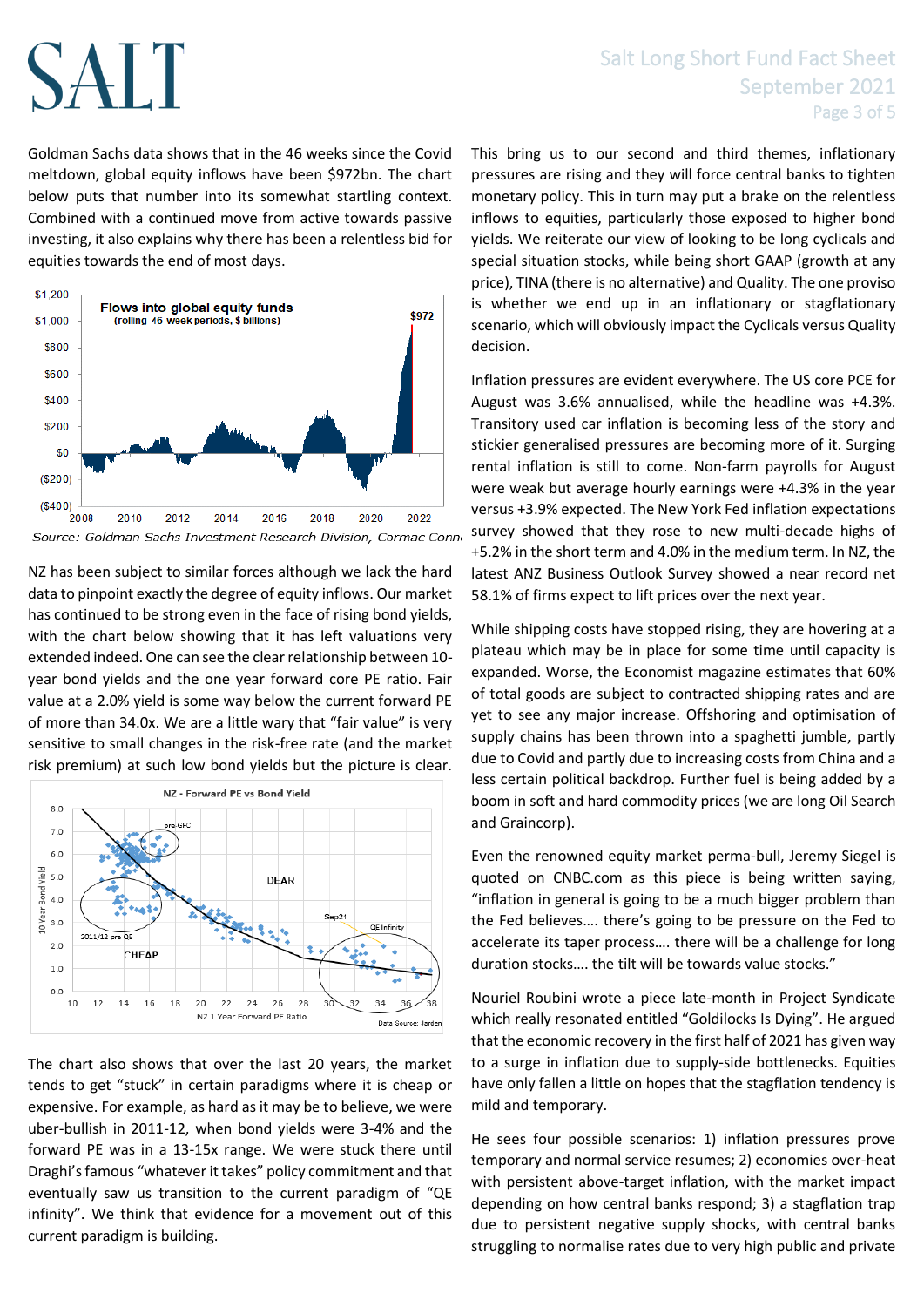# SALT

## Salt Long Short Fund Fact Sheet September 2021 Page 4 of 5

debt ratios, driving a sharp rise in long term bond yields; 4) a growth slowdown, with weaker demand exceeding supply shocks, leading to lower inflation and a continuation of very low bond yields.

There are no prizes for guessing the scenarios he is plumping for. For our part, it is perhaps wise to stay relatively flexible as to how the future states of the world may play out but it is critical to understand that they do not all line up with the optimistic view embodied by current markets.

It is very easy to get used to current interest rates as being normal rather than uniquely low across millennia of financial history. When I was teenager, I remember getting 20% for my \$50 term deposit. I suspect many of the current generation of go-go growth fund managers barely remember the GFC let alone the Nasdaq crash or 1987. The chart below came from Forsyth Barr and shows how remarkably negative targeted policy rates are once adjusted for inflation. Better hope that the inflationary evidence all around us does prove transitory or we will live in some interesting times as rates begin to rise.



Finally, an obvious reason for market volatility during the month was the difficulty experienced by China Evergrande. What does the likely bankruptcy of China's largest property developer mean? In the short term, financial contagion seems somewhat unlikely, with exposure well spread across contractors, apartment buyers, wealth management product owners, bond owners, equity holders and the lucky depositors at Evergrande's own bank. Major mark-to-markets have already occurred and some form of government intervention seems more likely than not.

Longer term, it could portend the end of the great China property bubble which has been such an essential component of their economic growth, especially when it was super-charged post-GFC. Famed historian, Niall Ferguson pointed out on Bloomberg that housing accounts for 30% of GDP in China versus 19% in the US, that 25% of all apartments are vacant and that housing is 78% of Chinese financial assets versus 35% in the US.

Political policies have now turned against the sector, with the view from the top that, "housing is for living not speculation."

Demographics are also looking ugly. JP Morgan analysis is that housing demand peaked at 20.2m units in 2017, it fell to 16.4m in 2020 and will be just 12.7m by 2030. Engineering a soft landing against this backdrop may prove challenging to put it mildly but as can be seen in the earlier chart, China does have at least have major monetary policy room and high deposit requirements are another buffer. However, it may be some years if ever before an iron ore boom returns.

Returning to the performance of the Fund in September, our return of circa +0.98% (pre fees and tax) was comprised of a modest loss from our long book (-0.32%) that was more than offset by strong gains from the short book (+1.32%) which did well from the weak and volatile Australian market. Our overall "winners to losers" ratio was again a solid 61%, with this being particularly pleasing given that we have more longs than shorts and the market declined.

The largest headwind came from an "old friend" in the form of Tower (TWR, -7.1%). Notwithstanding the benefit for their automotive book from lockdowns, they issued another modest earnings downgrade from a continuation of an unusually high number of house fires. To paraphrase Oscar Wilde, to have one house burn down may be regarded as a misfortune, to have ninety burn down looks like carelessness. On a more serious note, the main issue they are facing is an explosion in claims cost inflation. This is being faced by all players but it takes time to reprice policies as they only gradually come up for renewal. Looking forward a year, our thesis of a very cheap business with a sustainable edge in the cost of doing business versus its competitors, strong growth and a plump balance sheet remains unchanged. TWR remains a frustrating waiting game which we were clearly too early to the party on.

The second largest headwind came from our large position in Emeco Holdings (EHL, -7.1%) which fell for reasons that we could not discern. A key concern around EHL has been the exposure of its equipment rental business to the coal sector. However, both thermal and coking coal prices have gone vertical in the last few weeks. In our view, this will give EHL time to continue its transition to other commodities. EHL's balance sheet is now robust and it is on a Jun22 PE of 7.2x going to 6.4x in Jun23.

The third detractor of note was our mid-sized long in Omni Bridgeway (OBL, -14.9%) which fell when it surprisingly lost an appeal regarding a portion of its earlier win from the Wivenhoe dam disaster. While frustrating, OBL continues to transition to being a fund manager where investors bear these risks rather than having on-balance sheet exposures themselves.

Other laggards were our Wisetech (WTC, +11.0%) short which is now on a forward price/sales ratio of 28x, and yes, they do have costs and they do have competition; a moderate long in the gold miner, Regis Resources (RRL, -18.6%); and our large long in the